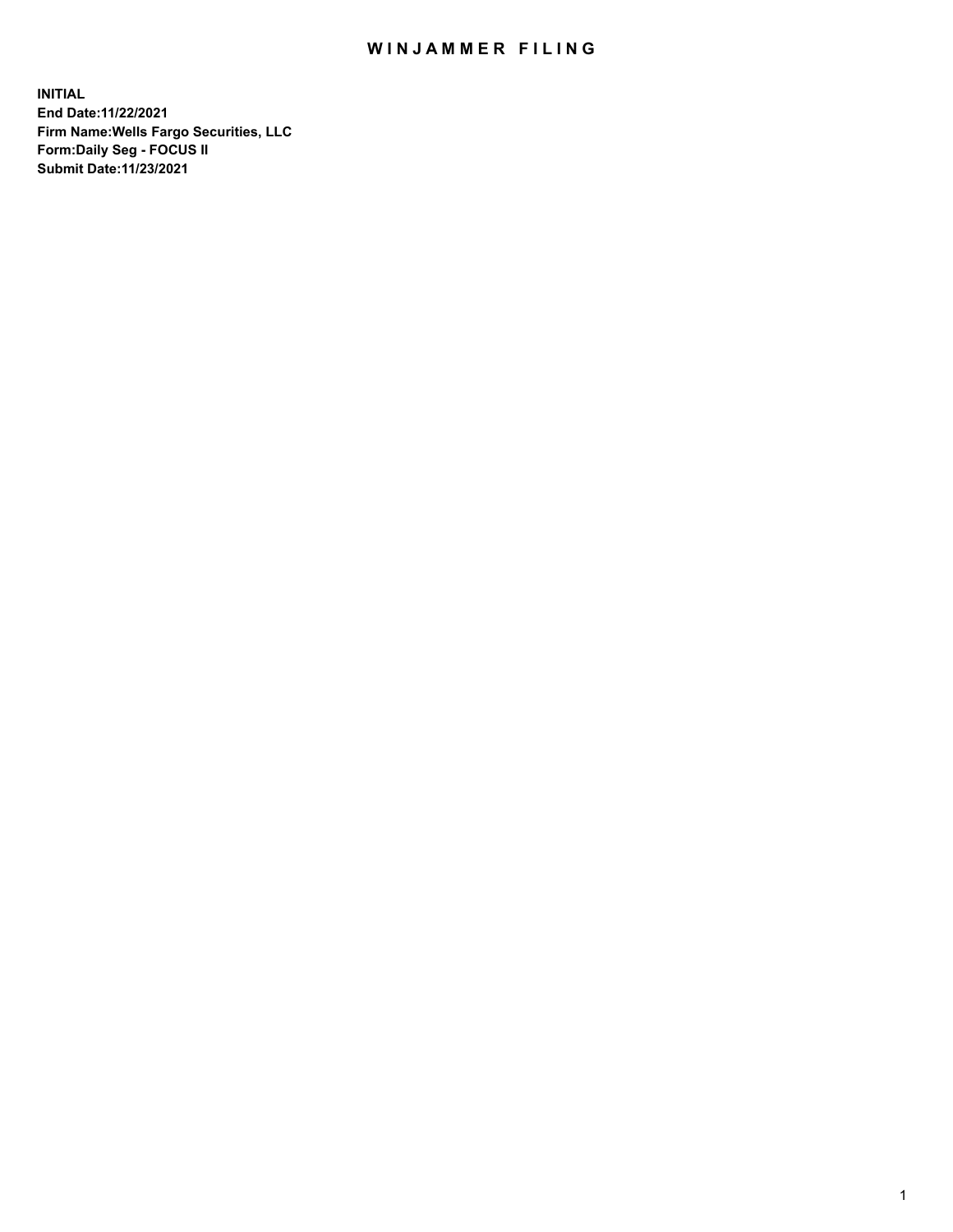**INITIAL End Date:11/22/2021 Firm Name:Wells Fargo Securities, LLC Form:Daily Seg - FOCUS II Submit Date:11/23/2021 Daily Segregation - Cover Page**

| Name of Company                                                                                                                                                                                                                                                                                                                | <b>Wells Fargo Securities LLC</b>                      |
|--------------------------------------------------------------------------------------------------------------------------------------------------------------------------------------------------------------------------------------------------------------------------------------------------------------------------------|--------------------------------------------------------|
| <b>Contact Name</b>                                                                                                                                                                                                                                                                                                            | <b>James Gnall</b>                                     |
| <b>Contact Phone Number</b>                                                                                                                                                                                                                                                                                                    | 917-699-6822                                           |
| <b>Contact Email Address</b>                                                                                                                                                                                                                                                                                                   | james.w.gnall@wellsfargo.com                           |
| FCM's Customer Segregated Funds Residual Interest Target (choose one):<br>a. Minimum dollar amount: ; or<br>b. Minimum percentage of customer segregated funds required:% ; or<br>c. Dollar amount range between: and; or<br>d. Percentage range of customer segregated funds required between: % and %.                       | 125,000,000<br><u>0</u><br><u>00</u><br>0 <sub>0</sub> |
| FCM's Customer Secured Amount Funds Residual Interest Target (choose one):<br>a. Minimum dollar amount: ; or<br>b. Minimum percentage of customer secured funds required:%; or<br>c. Dollar amount range between: and; or<br>d. Percentage range of customer secured funds required between: % and %.                          | 35,000,000<br><u>0</u><br>00<br>0 <sub>0</sub>         |
| FCM's Cleared Swaps Customer Collateral Residual Interest Target (choose one):<br>a. Minimum dollar amount: ; or<br>b. Minimum percentage of cleared swaps customer collateral required:% ; or<br>c. Dollar amount range between: and; or<br>d. Percentage range of cleared swaps customer collateral required between:% and%. | 360,000,000<br><u>0</u><br>0 Q<br>00                   |

Attach supporting documents CH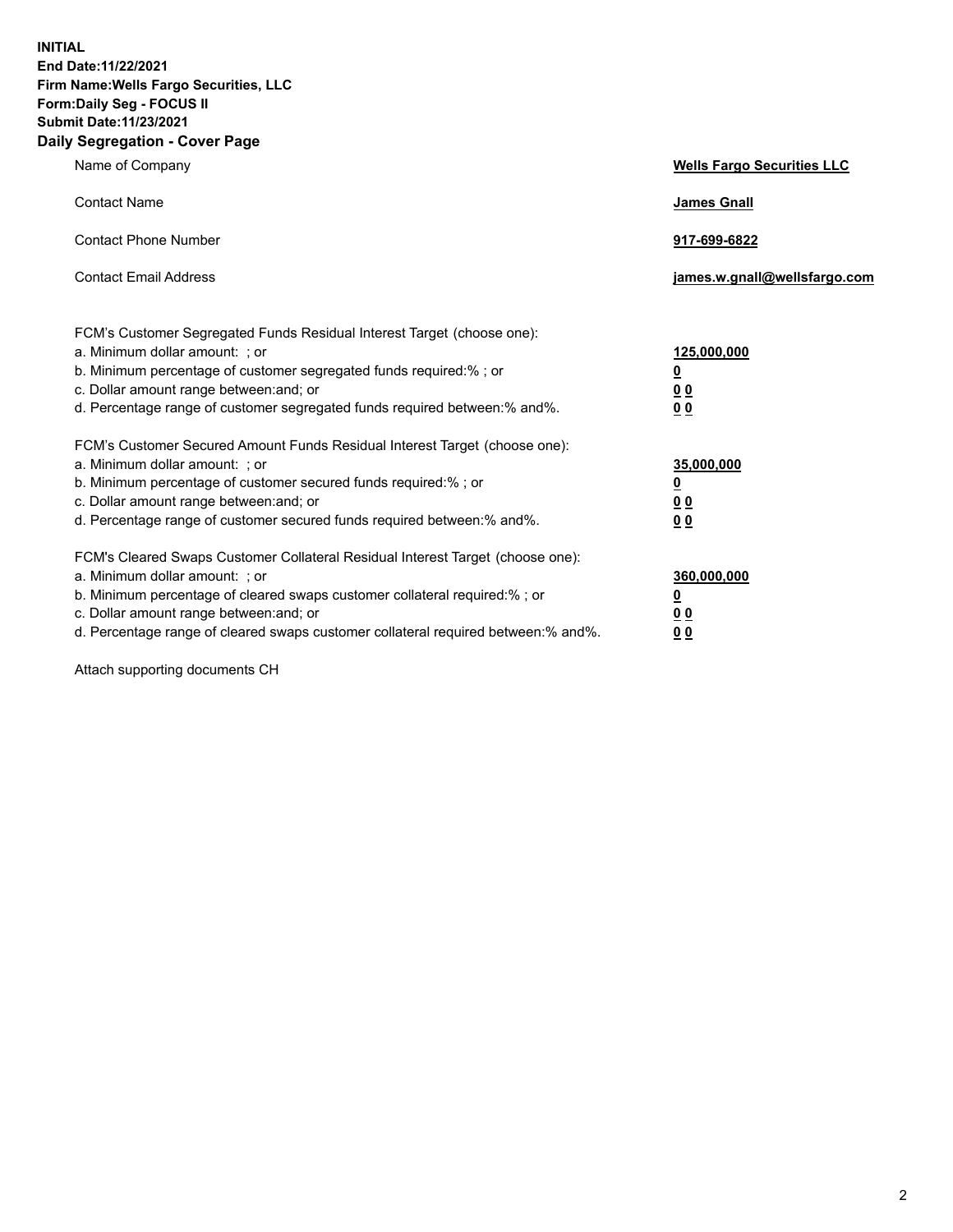**INITIAL End Date:11/22/2021 Firm Name:Wells Fargo Securities, LLC Form:Daily Seg - FOCUS II Submit Date:11/23/2021**

## **Daily Segregation - Secured Amounts**

|     | Foreign Futures and Foreign Options Secured Amounts                                         |                                 |
|-----|---------------------------------------------------------------------------------------------|---------------------------------|
|     | Amount required to be set aside pursuant to law, rule or regulation of a foreign            | $0$ [7305]                      |
|     | government or a rule of a self-regulatory organization authorized thereunder                |                                 |
| 1.  | Net ledger balance - Foreign Futures and Foreign Option Trading - All Customers             |                                 |
|     | A. Cash                                                                                     | 106,660,797 [7315]              |
|     | B. Securities (at market)                                                                   | 188,230,073 [7317]              |
| 2.  | Net unrealized profit (loss) in open futures contracts traded on a foreign board of trade   | 214,178,341 [7325]              |
| 3.  | Exchange traded options                                                                     |                                 |
|     | a. Market value of open option contracts purchased on a foreign board of trade              | $0$ [7335]                      |
|     | b. Market value of open contracts granted (sold) on a foreign board of trade                | $0$ [7337]                      |
| 4.  | Net equity (deficit) (add lines 1. 2. and 3.)                                               | 509,069,211 [7345]              |
| 5.  | Account liquidating to a deficit and account with a debit balances - gross amount           | 3,740,501 [7351]                |
|     | Less: amount offset by customer owned securities                                            | -3,693,200 [7352] 47,301 [7354] |
| 6.  | Amount required to be set aside as the secured amount - Net Liquidating Equity              | 509,116,512 [7355]              |
|     |                                                                                             |                                 |
| 7.  | Method (add lines 4 and 5)                                                                  |                                 |
|     | Greater of amount required to be set aside pursuant to foreign jurisdiction (above) or line | 509,116,512 [7360]              |
|     | 6.                                                                                          |                                 |
| 1.  | FUNDS DEPOSITED IN SEPARATE REGULATION 30.7 ACCOUNTS<br>Cash in banks                       |                                 |
|     |                                                                                             |                                 |
|     | A. Banks located in the United States                                                       | 84,512,788 [7500]               |
|     | B. Other banks qualified under Regulation 30.7                                              | 166,722,475 [7520] 251,235,263  |
|     |                                                                                             | [7530]                          |
| 2.  | <b>Securities</b>                                                                           |                                 |
|     | A. In safekeeping with banks located in the United States                                   | 121,464,854 [7540]              |
|     | B. In safekeeping with other banks qualified under Regulation 30.7                          | 0 [7560] 121,464,854 [7570]     |
| 3.  | Equities with registered futures commission merchants                                       |                                 |
|     | A. Cash                                                                                     | -24,693,453 [7580]              |
|     | <b>B.</b> Securities                                                                        | 86,774,780 [7590]               |
|     | C. Unrealized gain (loss) on open futures contracts                                         | 60,784,871 [7600]               |
|     | D. Value of long option contracts                                                           | $0$ [7610]                      |
|     | E. Value of short option contracts                                                          | 0 [7615] 122,866,198 [7620]     |
| 4.  | Amounts held by clearing organizations of foreign boards of trade                           |                                 |
|     | A. Cash                                                                                     | $0$ [7640]                      |
|     | <b>B.</b> Securities                                                                        | $0$ [7650]                      |
|     | C. Amount due to (from) clearing organization - daily variation                             | $0$ [7660]                      |
|     | D. Value of long option contracts                                                           | $0$ [7670]                      |
|     | E. Value of short option contracts                                                          | 0 [7675] 0 [7680]               |
| 5.  | Amounts held by members of foreign boards of trade                                          |                                 |
|     | A. Cash                                                                                     | -137,958,519 [7700]             |
|     | <b>B.</b> Securities                                                                        | 215,089,107 [7710]              |
|     | C. Unrealized gain (loss) on open futures contracts                                         | 103,357,178 [7720]              |
|     | D. Value of long option contracts                                                           | $0$ [7730]                      |
|     | E. Value of short option contracts                                                          | 0 [7735] 180,487,766 [7740]     |
| 6.  | Amounts with other depositories designated by a foreign board of trade                      | 0 [7760]                        |
| 7.  | Segregated funds on hand                                                                    | $0$ [7765]                      |
| 8.  | Total funds in separate section 30.7 accounts                                               | 676,054,081 [7770]              |
| 9.  | Excess (deficiency) Set Aside for Secured Amount (subtract line 7 Secured Statement         | 166,937,569 [7380]              |
|     | Page 1 from Line 8)                                                                         |                                 |
| 10. | Management Target Amount for Excess funds in separate section 30.7 accounts                 | 35,000,000 [7780]               |
|     |                                                                                             |                                 |

11. Excess (deficiency) funds in separate 30.7 accounts over (under) Management Target **131,937,569** [7785]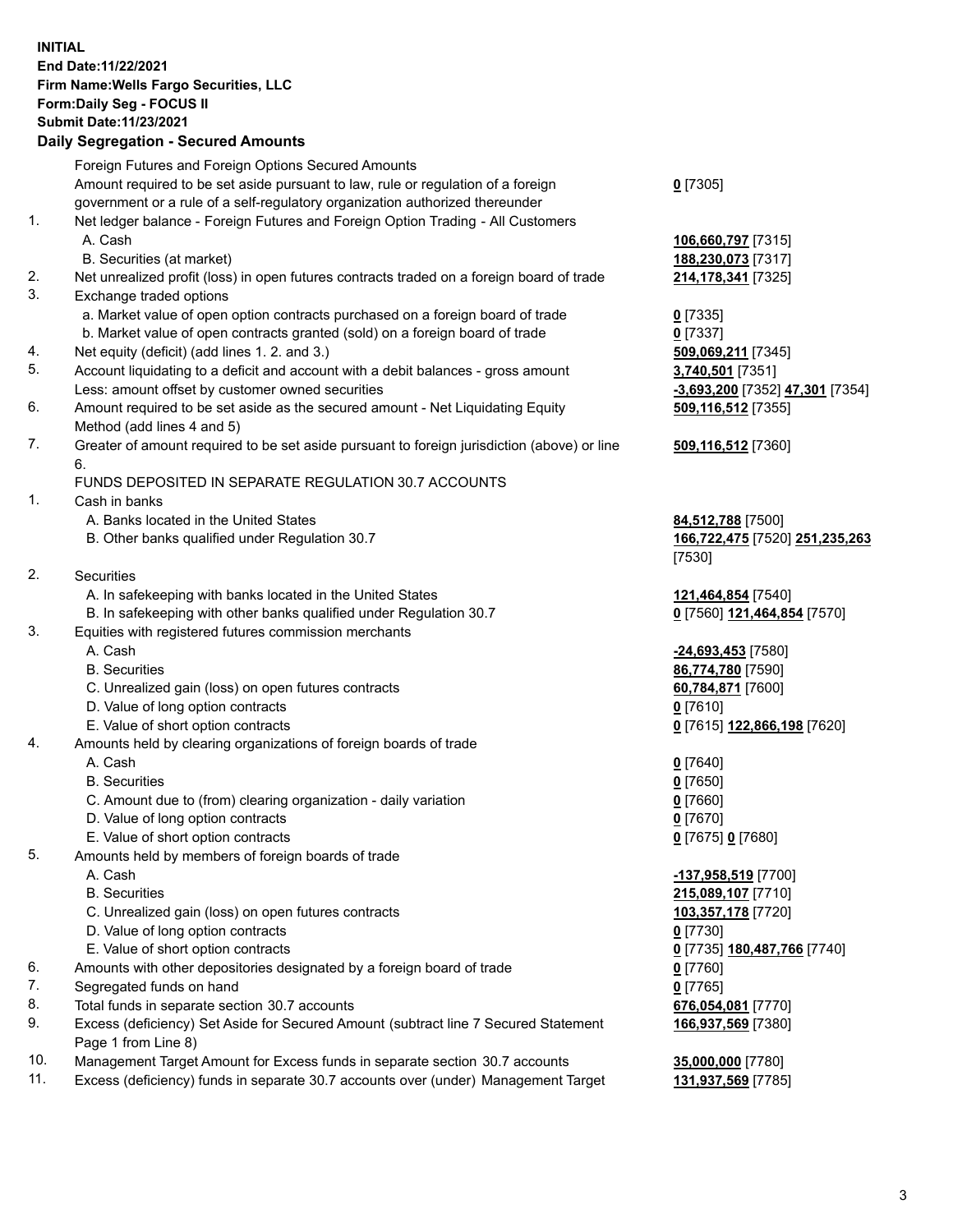**INITIAL End Date:11/22/2021 Firm Name:Wells Fargo Securities, LLC Form:Daily Seg - FOCUS II Submit Date:11/23/2021 Daily Segregation - Segregation Statement** SEGREGATION REQUIREMENTS(Section 4d(2) of the CEAct) 1. Net ledger balance

|     | A. Cash                                                                             | 3,066,797,060 [7010]          |
|-----|-------------------------------------------------------------------------------------|-------------------------------|
|     | B. Securities (at market)                                                           | 1,818,364,071 [7020]          |
| 2.  | Net unrealized profit (loss) in open futures contracts traded on a contract market  | 480,209,308 [7030]            |
| 3.  | Exchange traded options                                                             |                               |
|     | A. Add market value of open option contracts purchased on a contract market         | 1,789,600,261 [7032]          |
|     | B. Deduct market value of open option contracts granted (sold) on a contract market | -1,838,865,138 [7033]         |
| 4.  | Net equity (deficit) (add lines 1, 2 and 3)                                         | 5,316,105,562 [7040]          |
| 5.  | Accounts liquidating to a deficit and accounts with                                 |                               |
|     | debit balances - gross amount                                                       | 199,878,743 [7045]            |
|     | Less: amount offset by customer securities                                          | -197,103,567 [7047] 2,775,176 |
|     |                                                                                     | [7050]                        |
| 6.  | Amount required to be segregated (add lines 4 and 5)                                | 5,318,880,738 [7060]          |
|     | FUNDS IN SEGREGATED ACCOUNTS                                                        |                               |
| 7.  | Deposited in segregated funds bank accounts                                         |                               |
|     | A. Cash                                                                             | 187,521,576 [7070]            |
|     | B. Securities representing investments of customers' funds (at market)              | 665,251,012 [7080]            |
|     | C. Securities held for particular customers or option customers in lieu of cash (at | 101,435,022 [7090]            |
|     | market)                                                                             |                               |
| 8.  | Margins on deposit with derivatives clearing organizations of contract markets      |                               |
|     | A. Cash                                                                             | 2,865,401,731 [7100]          |
|     | B. Securities representing investments of customers' funds (at market)              | 299,106,127 [7110]            |
|     | C. Securities held for particular customers or option customers in lieu of cash (at | 1,716,929,049 [7120]          |
|     | market)                                                                             |                               |
| 9.  | Net settlement from (to) derivatives clearing organizations of contract markets     | 12,356,575 [7130]             |
| 10. | Exchange traded options                                                             |                               |
|     | A. Value of open long option contracts                                              | 1,789,600,261 [7132]          |
|     | B. Value of open short option contracts                                             | -1,838,865,138 [7133]         |
| 11. | Net equities with other FCMs                                                        |                               |
|     | A. Net liquidating equity                                                           | $0$ [7140]                    |
|     | B. Securities representing investments of customers' funds (at market)              | $0$ [7160]                    |
|     | C. Securities held for particular customers or option customers in lieu of cash (at | $0$ [7170]                    |
|     | market)                                                                             |                               |
| 12. | Segregated funds on hand                                                            | $0$ [7150]                    |
| 13. | Total amount in segregation (add lines 7 through 12)                                | 5,798,736,215 [7180]          |
| 14. | Excess (deficiency) funds in segregation (subtract line 6 from line 13)             | 479,855,477 [7190]            |
| 15. | Management Target Amount for Excess funds in segregation                            | 125,000,000 [7194]            |
| 16. | Excess (deficiency) funds in segregation over (under) Management Target Amount      | 354,855,477 [7198]            |
|     | <b>Excess</b>                                                                       |                               |